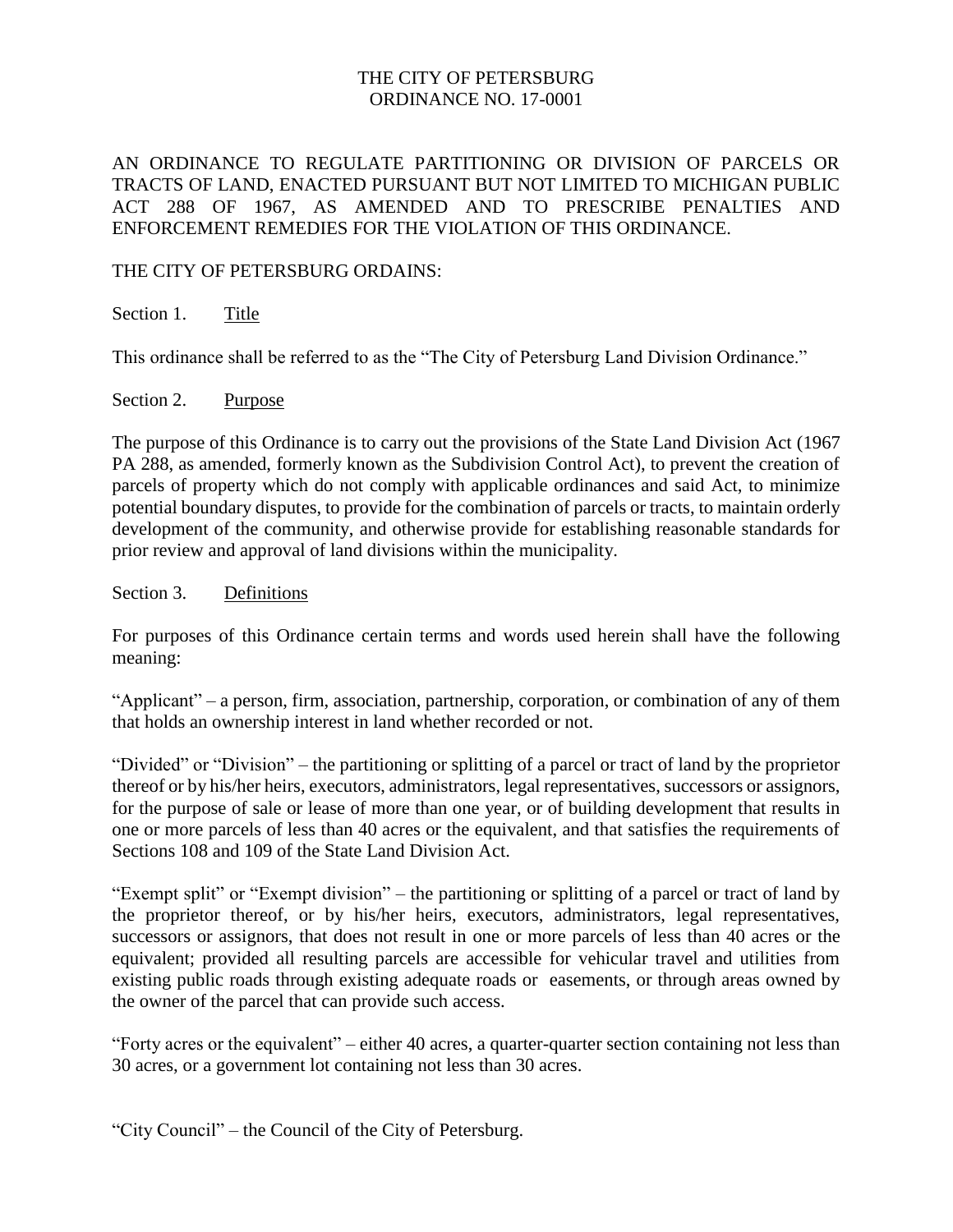# Section 4. Prior Approval Requirement for Land Divisions

Land in the City shall not be divided without the prior review and approval of the City Building Inspector and City Council in accordance with this Ordinance and the State Land Division Act. The following shall be exempted from this requirement:

A parcel proposed for subdivision through a recorded plat pursuant to the City's Subdivision Control Ordinance and the State Land Division Act.

An exempt split as defined in the Ordinance.

### Section 5. Application for Land Division Approval

An applicant shall file all of the following with the City Building Inspector for review and approval of the proposed land division before making any division either by deed, land contract, lease for more than one year, or for building development:

A completed application with all required attachments on the application form provided by the City.

Proof of ownership of the land proposed to be divided.

A survey map of the land proposed to be divided, prepared pursuant to the survey map requirements of 1970 Public Act 132, as amended, (MCL54.211) by a land surveyor licensed by the State of Michigan and showing the dimensions and legal descriptions of the existing parcels and parcels proposed to be created by the division(s), the location of all existing structures and other improvements, and the accessibility of the parcels for the vehicular traffic and utilities from existing public roads.

In lieu of such survey map, at the applicant's option, the applicant may waive the 30 day statutory requirement for a decision on the application until such survey map and legal description are filed with the City Building Inspector, and submit a tentative preliminary parcel map drawn to scale of not less than 200 feet per one inch including an accurate legal description of each proposed division, and showing the boundary lines, dimensions, and the accessibility of each division from existing or proposed public roads for vehicular traffic and public utilities, for preliminary review, approval, and/or denial by the designated official prior to a final application under Section 5.

Notwithstanding the requirements of 5(C), at the discretion of the City Building Inspector, the survey requirement may be waived in writing when considering a division of a lot in a recorded plat proposed to be divided in accordance with the City's Subdivision Control Ordinance, when enacted, and the State Land Division Act.

Proof that all standards of the State Land Division Act and this Ordinance have been met. (See application.)

The history and specifications of any previous divisions of land of which the proposed division was a part sufficient to establish the parcel to be divided was lawfully in existence as of March 31, 1997, the effective date of the State Land Division Act.

Proof that all due and payable taxes or installments of special assessments pertaining to the land proposed to be divided are paid in full.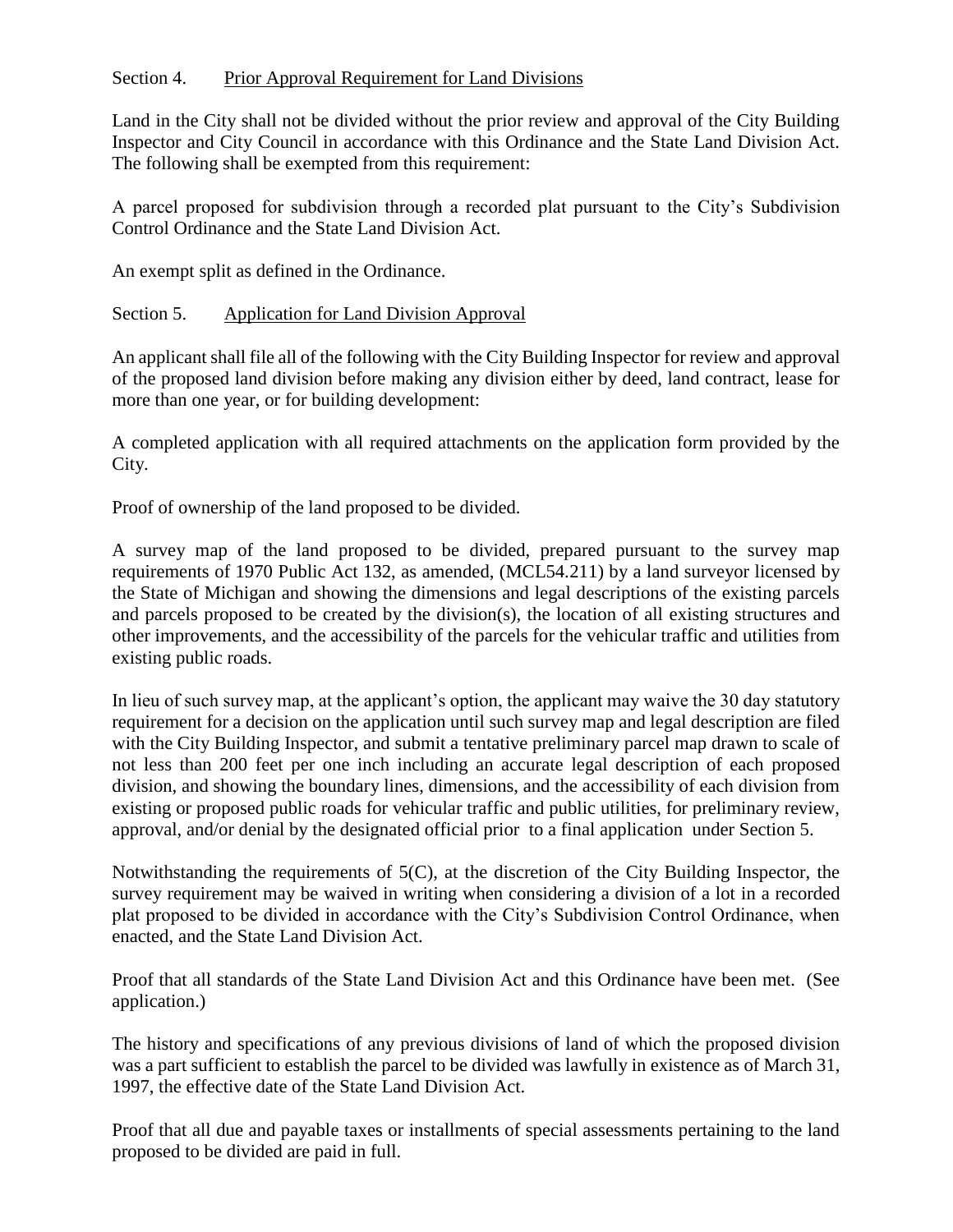If transfer of division rights is proposed in the land transfer, detailed information about the terms and availability of the proposed division rights transfer.

Unless a division creates a parcel which is acknowledged and declared to be 'not buildable' under Section 8 of this Ordinance, all divisions shall result in 'buildable' parcels containing sufficient 'buildable' area outside of unbuildable wetlands, flood plains and other areas where buildings are prohibited therefrom, and with sufficient area to comply with all required setback provisions, minimum floor areas, off-street parking space, and maximum allowed area coverage of buildings and structures on the site.

## Section 6. Procedure for Review of Applications for Land Division Approval

A land division application package shall be submitted to the City Assessor, City Building Inspector and City Council for review and decision. The City Assessor and/or Building Inspector and Council shall approve, approve with reasonable conditions to assure compliance with applicable ordinances, or disapprove the land division applied for within 30 days after receipt of the application package conforming to this Ordinance's requirements, and shall promptly notify the applicant of the decision and the reason(s) for any denial. If the application package does not conform to this Ordinance's requirements and the State Land Division Act, the Assessor, Building Inspector or Council or its designee shall return the same to the applicant for completion and refiling in accordance with this Ordinance and the State Land Division Act.

Any person or entity aggrieved by the decision of the Assessor, Building Inspector or Council may, within 30 days of said decision, appeal the decision or request any variation in the Ordinance to such other board or person designated by the City Council which shall consider and resolve such appeal by a majority vote of said Council at its next regular meeting or session affording sufficient time for a 20 day written notice to the applicant (and appellant where other than the applicant) of the time and date of said meeting and appellate hearing.

A decision approving a land division is effective for 90 days, after which it shall be considered revoked unless within such period a document is recorded with the Monroe County Register of Deeds office and filed with the City Assessor accomplishing the approved land division or transfer.

The City Assessor shall maintain an official record of all approved and accomplished land divisions or transfers.

### Section 7. Standards for Approval of Land Divisions

A proposed land division shall be approved if the following criteria are met:

All the parcels to be created by the proposed land division(s) fully comply with the applicable lot (parcel), yard and area requirements of the City of Petersburg Zoning Ordinance, including, but not limited to, minimum lot (parcel) frontage/width, minimum road frontage, minimum lot (parcel) area, minimum lot width to depth ratio, and maximum lot (parcel) coverage and minimum setbacks for existing buildings/structures.

The proposed land division(s) comply with all requirements of the State Land Division Act and this Ordinance.

All parcels created and remaining have existing adequate accessibility, or an area available therefore, to a public road for public utilities and emergency and other vehicles not less than the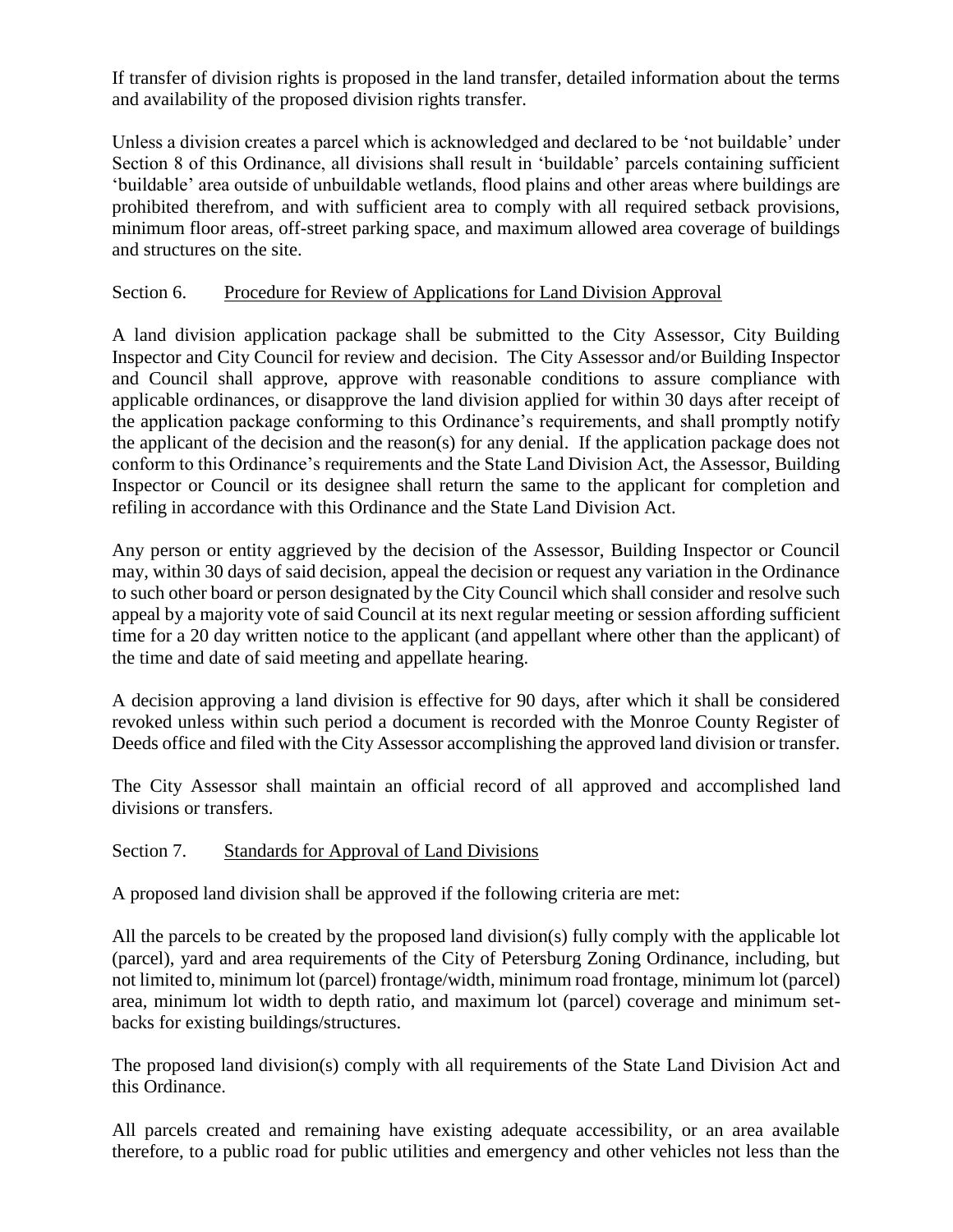requirements of the City Zoning Ordinance, major thoroughfare plan, or this Ordinance. In determining adequacy of accessibility, any ordinance standards applicable to plats shall also apply as minimum standards applicable to plats shall also apply as minimum standards whenever a parcel or tract is proposed to be divided to create four (4) or more parcels.

The ratio of depth to width of any parcel created by the division does not exceed a four to one ratio exclusive of access roads, easements, or non-buildable parcels created under Section B of this Ordinance and parcels added to contiguous parcels that result in all involved parcels complying with said ratio. The four to one depth to width ratio shall not apply to any parcel created which is 10 acres or larger.

The permissible depth of a parcel created by a land division shall be measured within the boundaries of each parcel from the abutting road right-of-way to the most remote boundary line point of the parcel from the point of commencement of the measurement.

The permissible minimum width shall be defined in the City Zoning Ordinance.

# Section 8. Allowance for Approval of Other Land Divisions

Notwithstanding disqualification from approval pursuant to this Ordinance, a proposed land division which does not fully comply with the applicable yard, accessibility and area requirements of the applicable zoning ordinance of the Ordinance may be approved in any of the following circumstances:

Where the applicant executes and records an affidavit or deed restriction with the County Register of Deeds, in a form acceptable to the municipality designating the parcel as 'not buildable'. Any such parcel shall also be designated as 'not buildable' in the City records and shall not thereafter be the subject of a request to the Zoning Board of Appeals for variance relief from the applicable lot and/or area requirements, and shall not be developed with any building or above ground structure exceeding four feet in height.

Where, in circumstances not covered by paragraph A above, the Zoning Board of Appeals has, previous to this Ordinance, granted a variance from the lot, yard, frontage and/or area requirements with which the parcel failed to comply.

Where the proposed land division involves only the minor adjustment of a common boundary line or involves a conveyance between adjoining properties which does not result in either parcel violating this Ordinance, any applicable zoning ordinance, or the State Land Division Act.

# Section 9. Land Combination

Applications for the combination of land located in the City of Petersburg shall be made on applications provided by the City. No combination of any lot(s) or parcels of land shall be made or approved until all information requested in the application has been furnished to the City Building Inspector as well as with any additional information required by this Ordinance.

All applications for the combination of any lot or parcel of land located in the City of Petersburg shall have attached a survey containing the following: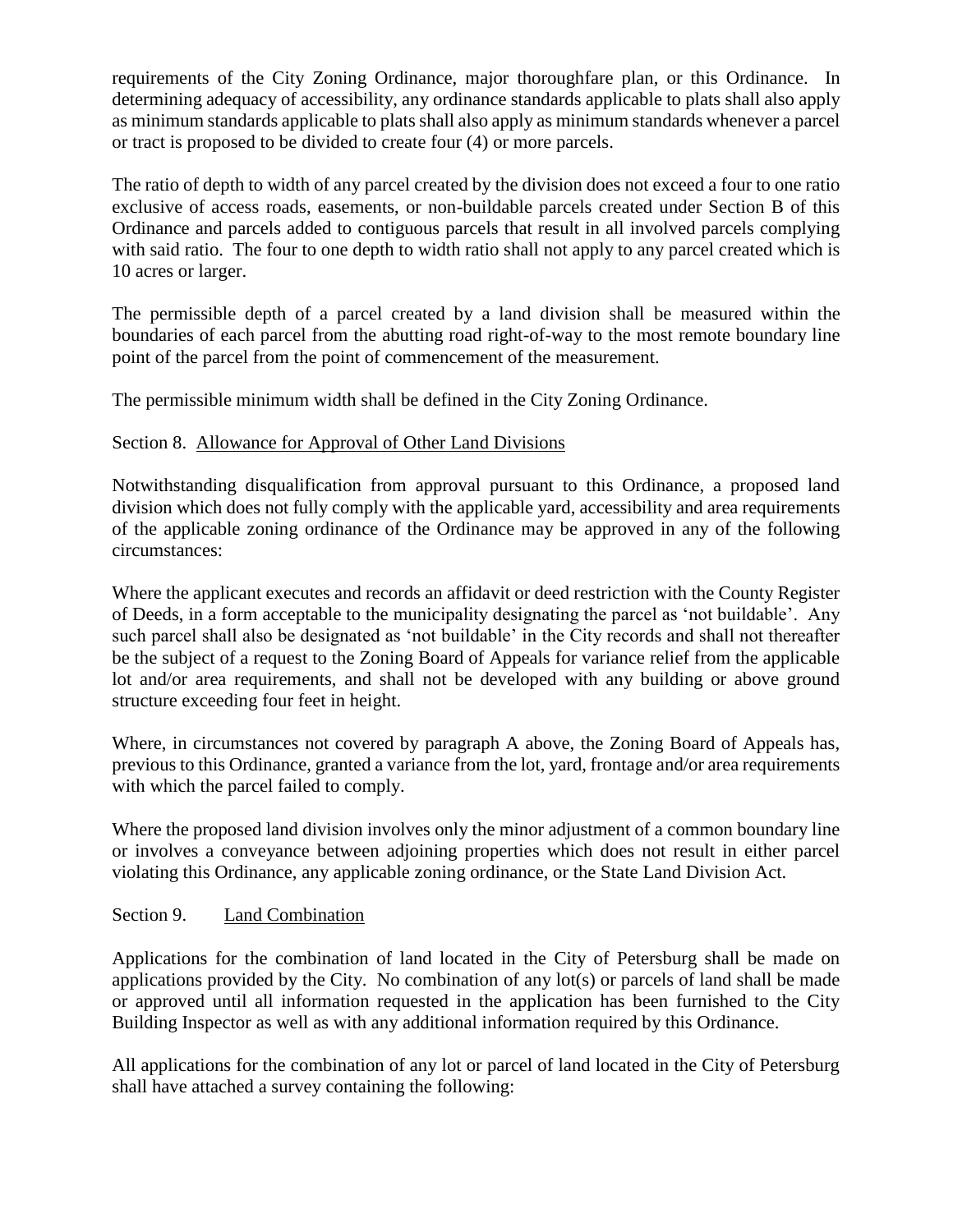Existing lot(s) or parcels of land prior to combination.

Lot or parcel after combination.

All existing structures on all lots or parcels and other physical features which would influence layout or description of lots or parcels to be combined.

Legal descriptions of parcels described in 9B above.

All such surveys shall bear the seal of a licensed surveyor and said surveys shall comply with Public Act 132 of 1970 as amended.

Notwithstanding the requirements of 9, combinations of residentially zoned and used parcels and agriculturally zoned and used parcels may be exempt from the survey requirements of this section at the discretion of the City Building Inspector provided that the applicant sign a waiver concerning the accuracy of the legal description.

### Section 10. Consequences of Non-Compliance with Land Division Approval Requirement

Any parcel created in non-compliance with this Ordinance shall not be eligible for any building permits or zoning approvals, such as special land use approval or site plan approval, and shall not be recognized as a separate parcel on the assessment roll. In addition, violation of this Ordinance shall subject the violator to the penalties and enforcement actions set forth in Section 11 of this Ordinance, and as may otherwise be provided by law.

### Section 11. Penalties and Enforcement

Any person, firm or corporation who violates any of the provisions of this Ordinance shall be deemed guilty of a misdemeanor and shall be punished by a fine in an amount determined by City Council.

Any person who violates any of the provisions of the Ordinance shall also be subject to a civil action seeking invalidation of the land division and appropriate injunctive or other relief.

### Section 12. Severability

The provisions of the Ordinance are hereby declared to be severable and if any clause, sentence, word, section or provision is declared void or unenforceable for any reason by any court of competent jurisdiction, it shall not affect any portion of the Ordinance other than said part or portion thereof.

Section 13. Repeal

All ordinances or parts of ordinances in conflict with this Ordinance are hereby repealed, except that this Ordinance shall not be construed to repeal any provision in the applicable Zoning Ordinances or Building Codes.

### Section 14. Effective Date

This Ordinance shall take effect immediately after publication in a newspaper having general circulation in the City of Petersburg, Monroe County, Michigan.